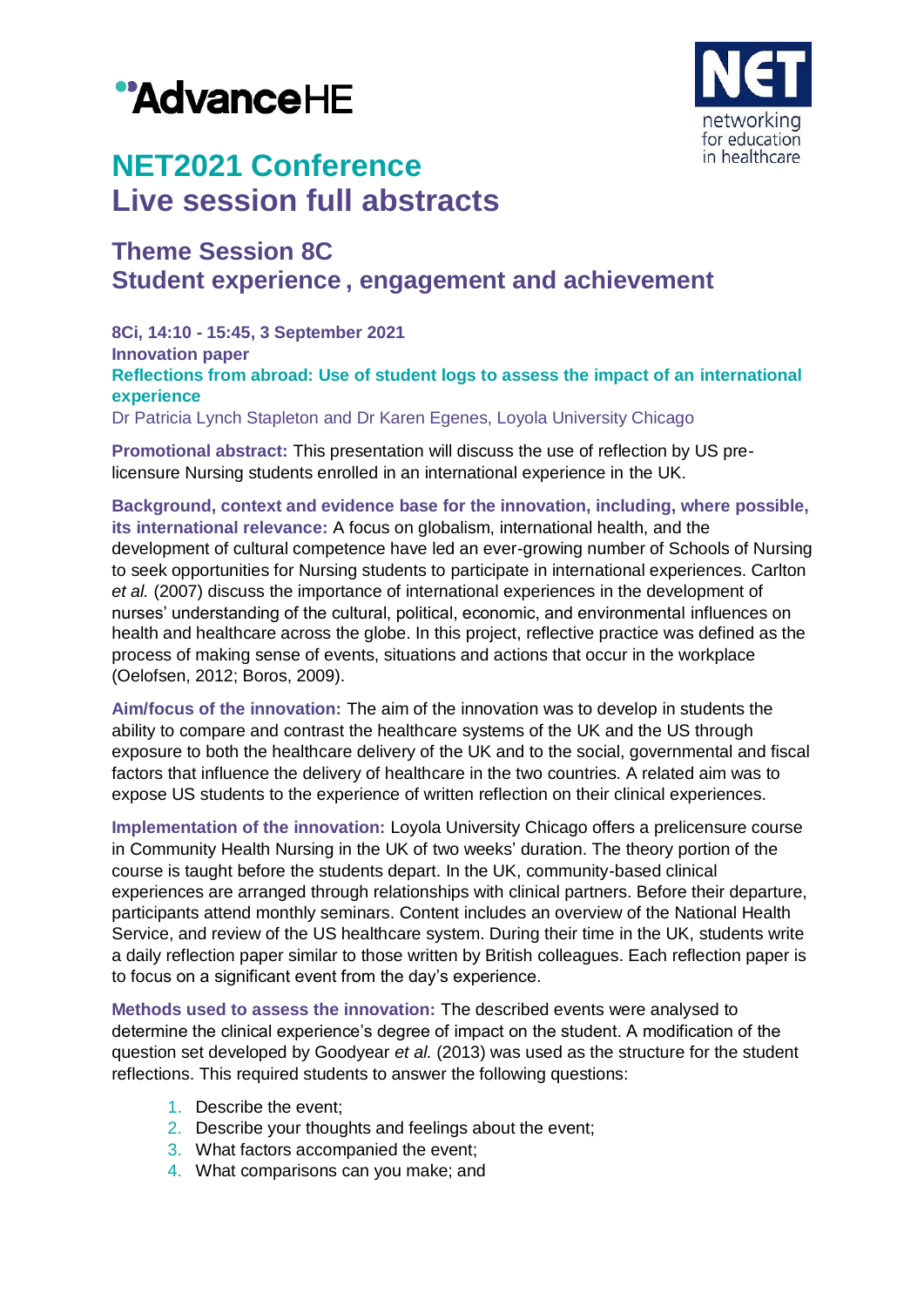5. How will what you observed influence your future practice.

The student reflections were reviewed using content analysis. The basic steps in the content analysis were

- 1. identification of categories,
- 2. consensus on the categories, and
- 3. identification of themes.

**Key findings:** Students' reflection technique improved during the 2-week course. While students were able to identify the differences and similarities in each healthcare system, they had more difficulty in the identification of policy issues and in the comparison of the healthcare delivery systems. Further, they had more difficulty explaining ways they internalised this information and plans to change their behaviour in the future in response to their experiences.

### **Three key points to indicate how your work contributes to knowledge development within the selected theme:**

- 1. The globalisation of healthcare requires healthcare providers to be aware of various factors that influence the delivery of healthcare in countries other than their own.
- 2. Globalisation has offered healthcare providers the opportunity to compare strategies to address shared healthcare issues. Exposure of students to comparative healthcare delivery systems offers students added insight with which to expand their knowledge to solve local healthcare problems.
- 3. Reflection is a valuable tool to assist students in the internalisation of clinical experiences and the analysis of these experiences to improve future clinical decision making.

#### **References:**

Boros, S. (2009). *Exploring Organisational Dynamics*. London: Sage.

Carlton, K., Ryan, M., Ali, N. & Kelsey, B. (2007) 'Integration of global health concepts in nursing curricula: A national study.' *Nursing Education Perspectives*, 28(3), 124-129.

Goodyear, H.M., Bindal, T. & Wall, D. (2013) 'How useful are structured electronic Portfolio templates to encourage reflective practice?' *Medical Teacher*, 35(1), 71-73. Available at: [https://doi.org/10.3109/0142159X.2012.7322.](https://doi.org/10.3109/0142159X.2012.7322)

Oelofsen, N. (2012) *Developing Reflective Practice: A Guide for Health and Social Care Students and Practitioners*. Banbury: Lantern Publishing.

**Keywords:** Reflective Logs, International Programme.

**8Cii, 14:10 - 15:45, 3 September 2021 Issues for debate paper Ethics In Medical Education Conten**t Dr Denise Valenti, IMMAD LLC

**Promotional abstract:** With increasing availability of content on the internet, there is opportunity to utilise, in part or entirety, the education content. This presentation will discuss policy within the Medical Allied Health subspecialty community of Optometry and the accreditation process within the industry. Dr Valenti will present her experience with an entire lecture content of a person she was not acquainted with having been drawn from her own accredited lecture. Dr Valenti will outline how novel, innovative and evolving lecture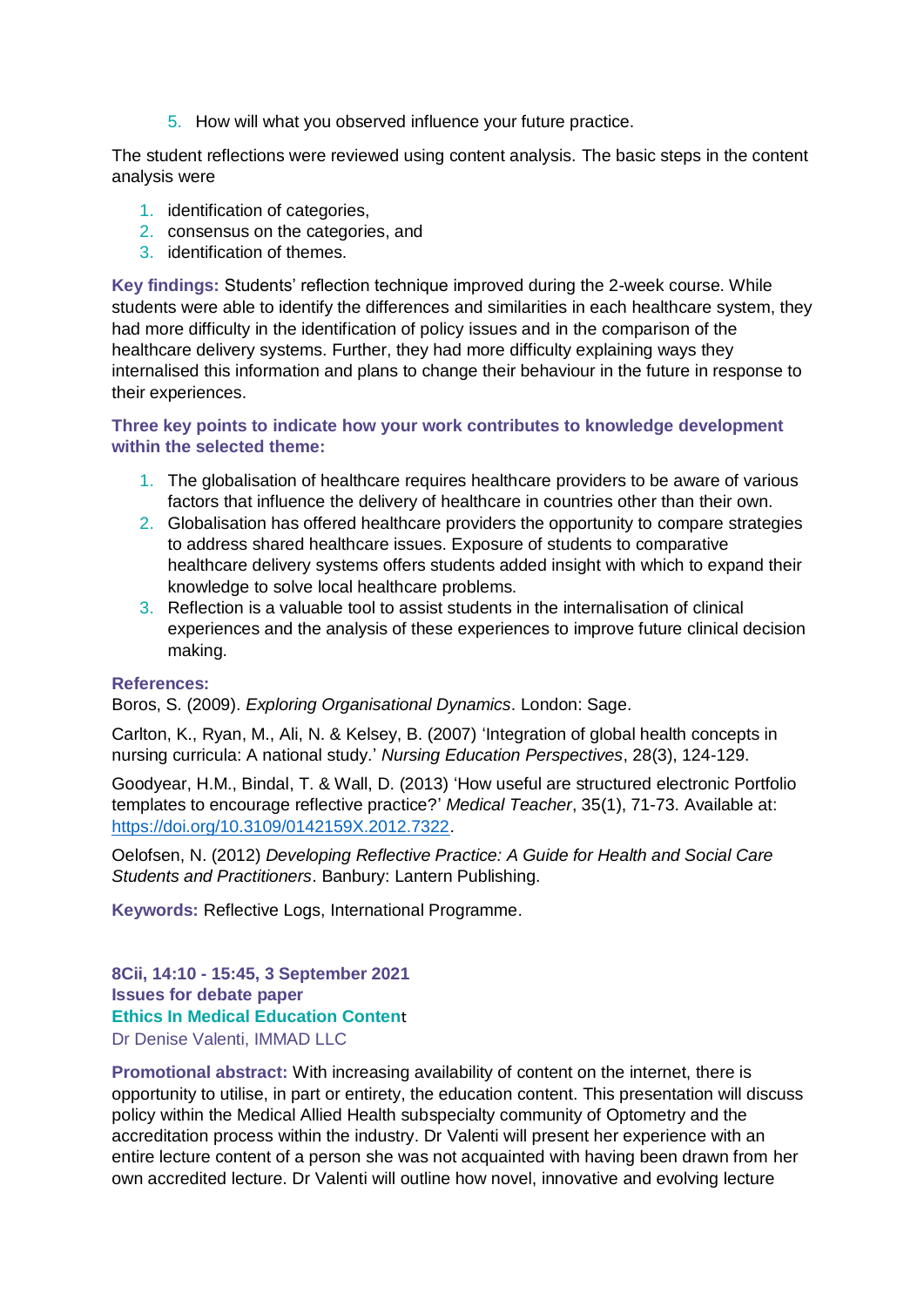content can have limits in resources to obtain lecture content. In this case medical, ocular aspects of marijuana use. Dr Valenti will describe the harm and impact that the lack of policy on plagiarism has on the victim, audience and the sponsoring groups.

**Key concepts to be addressed, including, where possible, the international relevance:** Ethics, plagiarism, model behaviour.

**Aim(s)/focus:** Students learn by example. There is no room in education, including continuing postgraduate education, for unethical behaviours of plagiarism. Once a student observed "success" of unethical behaviour they have no means to appreciate limits and can transfer this to activities that can harm others. Once unethical compromise has been taught, there can be no controls where it may be applied. This is how fudging data and compromised patient care evolves.

**Evidence base and literature informing the arguments:** The most egregious example of learned behaviour being executed outside the environment it was learned is a death resulting from the learned behaviour. An example that was in the media years ago was the death of Jessica Santillian. The cardiologist involved had not followed protocol and used only telephone to confirm a blood type for heart transplant. The patient died as a result of having had the wrong blood type heart surgically installed. The doctor, Dr James Jagger had learned this behaviour of using only telephone during his surgical residency. His supervising clinician had not one, but two episodes of telephone conversations resulting in an incorrect blood type heart. The clinician having made two blood type errors was Dr Adnan Cobanoglu. Dr James Jagger was present during the first error and apparently did not fully appreciate the serious harm of the error as that patient lived. Dr Jagger continued the habit and unethical behaviour of breaking protocol. The second patient of Dr Cobanaglu died. The first was in 1992. The second, Mark Alvin DeSylvia died of surgical sepsis from the botched misblood type error in 1994.

**Issues for debate:** There is no room for displays of unethical behaviour in education, including plagiarism. When such behaviour is uncovered and proven there must be severe penalties. When the behaviour was that of a faculty member or adjunct faculty member the consequences should be termination of their appointment. Students learn from example. When there are displays of unethical behaviour with rewards or the very least, no repercussions, students feel free to duplicate the behaviour or apply it in other activities. Why do I know so much about the incident described earlier? Mark was my child. My company is named for him: IMMAD-In Memory of Mark Alvin DeSylvia.

#### **Three key points to indicate how your work contributes to knowledge development:**

Attendees will be able to discuss the ease that printed or displayed material within continuing lectures can be inadvertently not cited, intentionally copied without citation or extensive copying including direct plagiarism. Attendees will be able to describe the need for policy to address the unethical behaviour of intentional failure to cite or plagiarise. Attendees will be able to express the harm when students learn unethical behaviour by observing it in educators.

#### **References:**

<https://www.nytimes.com/1994/02/12/us/boy-dies-after-mix-up-stops-a-transplant.html> <https://www.wweek.com/portland/article-4708-ohsu.html>

**Keywords:** Ethics, Extensive Copying, Plagiarism, Harm.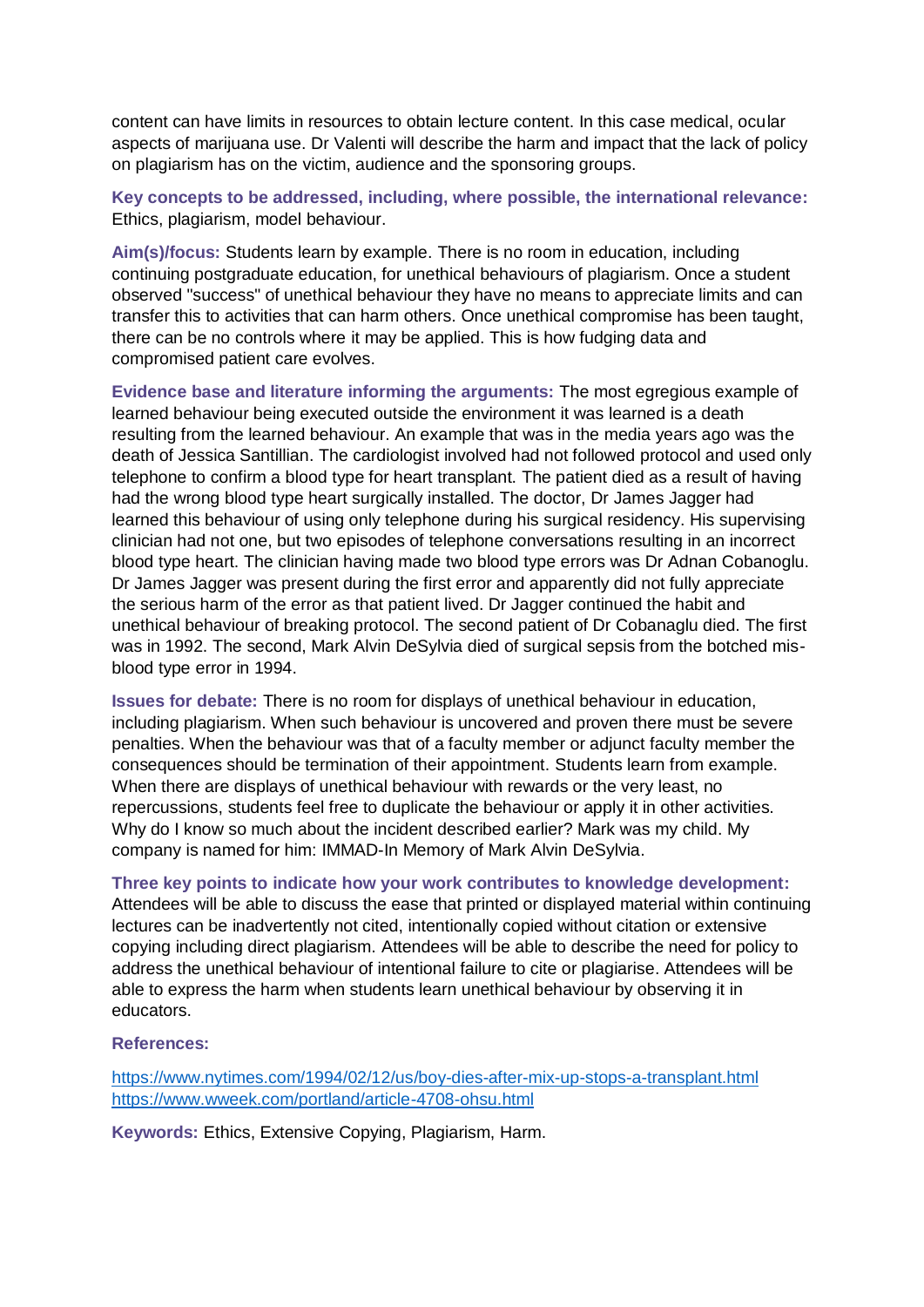### **8Ciii, 14:10 - 15:45, 3 September 2021 Research paper Global experiences of teleconsultation training in undergraduate Healthcare and Social Work Education: A systematic review** Lisa-Christin Wetzlmair, University of St Andrews

**Promotional abstract:** The presented systematic literature review aims to understand how telecommunication and teleconsultation is taught in undergraduate Healthcare and Social Work Education. Furthermore, it is of interest how confident and competent students are in using these technologies in encounters with patients and colleagues. And finally, the review investigates students' and educators' experiences with learning and teaching telecommunication and teleconsultation. The education of the future workforce must be a key element that contributes to good medical practice. Results indicate that various elective courses are offered to undergraduate Medical students, however, other health professionals are not addressed. Furthermore, high-quality evidence is missing.

**Background, including underpinning literature and, wherever possible, the international relevance of the research:** Previous studies and the COVID-19 pandemic stressed the importance of teleconsultation in healthcare (Fisk *et al*., 2020, Verhoeven *et al.*, 2007). Educating the workforce is essential to continue with safe, high-quality delivery of services and increases the likelihood of implementing teleconsultations in healthcare (World Health Organization, 2019). While training for the workforce is encouraged, teleconsultation education in healthcare and social work programmes are seldom documented (Edirippulige & Armfield, 2017).

**Aim(s) and/or research question(s)/research hypothesis(es):** The present review aims to investigate global experiences of teleconsultation training in undergraduate Healthcare and Social Work education. The overall question guiding the systematic review is as followed: How is telecommunication taught (delivered, implemented, assessed) in undergraduate Healthcare and Social Work Education? This question leads to subsequent questions:

- 1. How confident are undergraduate Healthcare and Social Work students with using telecommunication?
- 2. What are students' and facilitators' experience of telecommunication learning and teaching at undergraduate level?
- 3. How does telecommunication education and training influence the confidence and competence level of undergraduate Healthcare and Social Work students?

**Research methodology/research design, any ethical issues, and methods of data collection and analysis:** A systematic review of peer-reviewed literature was undertaken and registered with PROSPERO. Electronic databases were searched for eligible evidence. Grey literature was excluded. Studies had to describe or evaluate education in teleconsultation of undergraduate Healthcare and Social Work students. It was not intended to analyse digital learning in Healthcare and Social Work Education. The search identified 586 articles published between 2010 and 2020.

**Key findings and recommendations:** After screening the articles, 14 cross-sectional, nonrandomised interventional, and interview studies were included. The mode of delivery of training sessions included practical experiences with simulated patients or experiences during clinical placements. The majority of courses were not mandatory and focused on video-consultation. Overall, Healthcare students felt more confident (Palmer *et al*., 2015, Edirippulige *et al.*, 2012) in offering and using teleconsultation and their knowledge increased after training (Cantone *et al*., 2019). Feedback on courses was genuinely positive;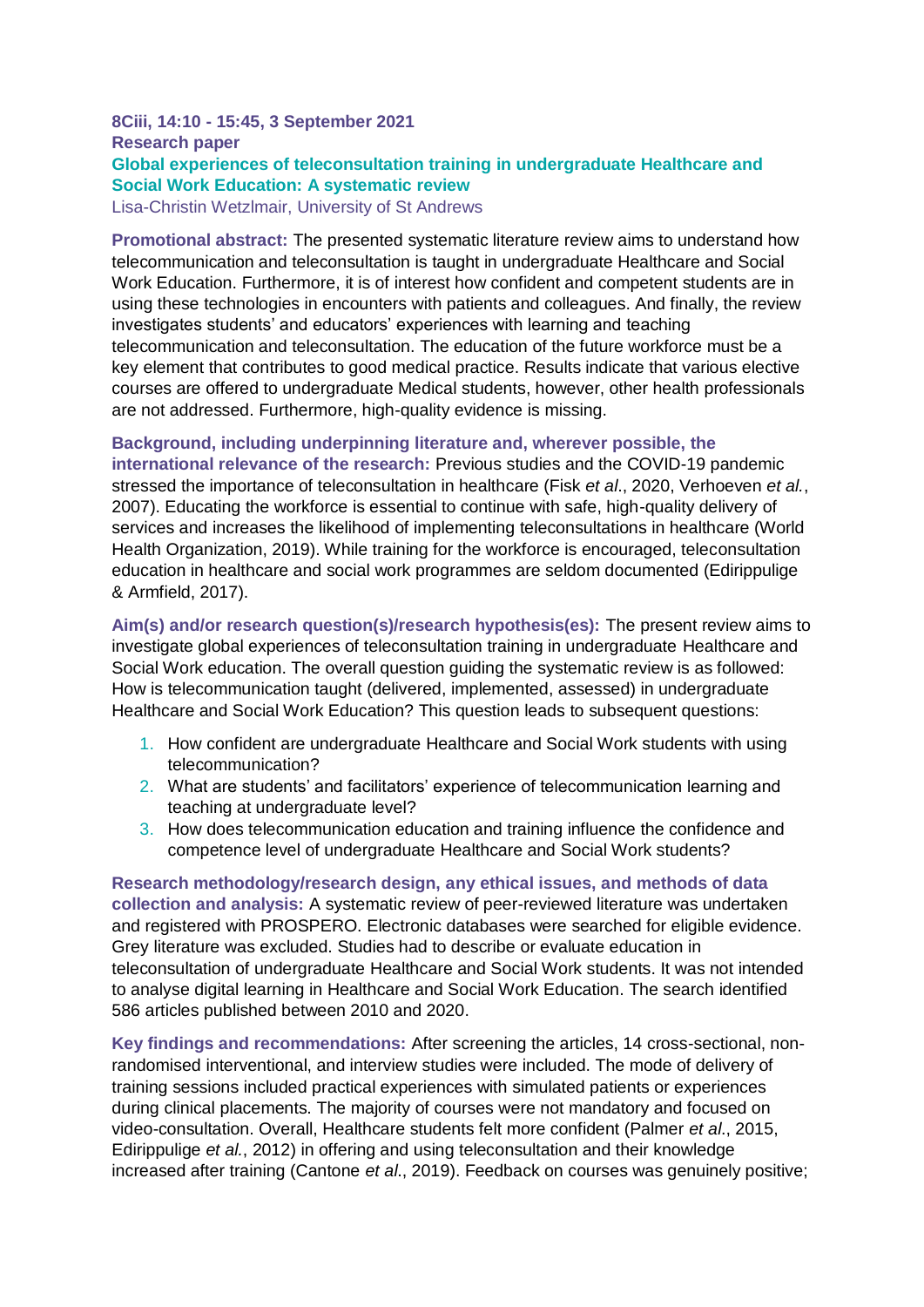students valued the relevance of the topic, real-life experiences, immediate feedback and supervision (Abraham *et al*., 2020; Darnton *et al*., 2020). Qualitative studies, in particular, lacked reporting on data analyses and did not represent the participants' voices adequately. The review shows that mandatory learning in telecommunication and teleconsultation is rare in undergraduate Healthcare Education, and only few regions worldwide report on learning about teleconsultation. International guidelines to regulate telemedicine in educational settings lack clarity, and little focus is given on special training in teleconsultations. Training sessions in teleconsultation are a legitimate way to expose students to telemedicine. High satisfaction rates, increased knowledge and confidence in use indicate that students welcome this education. Nevertheless, further high-quality research and guidelines are warranted.

# **Three key points to indicate how your work contributes to knowledge development within the selected theme:**

- The review highlights methods of delivery for teaching teleconsultations in undergraduate Healthcare education. This can be translated to other academic settings to enhance students' competence and confidence in using teleconsultation.
- The review shows that students who engaged in training for teleconsultation felt more confident and are more likely to use teleconsultations in the future. This stresses the importance of learning and training in Healthcare Education.
- Little is reported on teleconsultation training and the acquisition of knowledge in undergraduate students. The review identifies gaps in the literature, which should be addressed by the research community.

#### **References:**

Abraham, H.N., Opara, I.N., Dwaihy, R.L., Acuff, C., Brauer, B., Nabatay, R. & Levine, D.L. (2020) 'Engaging third-year medical students on their internal medicine clerkship in telehealth during COVID-19.' *Cureus*, 12, e8791.

Cantone, R.E., Palmer, R., Dodson, L.G. & Biagioli, F.E. (2019) 'Insomnia telemedicine OSCE (TeleOSCE): a simulated standardized patient video-visit case for clerkship students.' *MedEdPORTAL*, 15, 10867.

Darnton, R., Lopez, T., Anil, M., Ferdinand, J. & Jenkins, M. (2020) 'Medical students consulting from home: a qualitative evaluation of a tool for maintaining student exposure to patients during lockdown'. *Medical Teacher*, 43(2), 160-167.

Edirippulige, S. & Armfield, N.R. (2017) 'Education and training to support the use of clinical telehealth: a review of the literature.' *Journal of Telemedicine and Telecare*, 23, 273-282.

Edirippulige, S., Smith, A.C., Armfield, N.R., Bensink, M. & Wootton, R. (2012) 'Student perceptions of a hands-on practicum to supplement an online eHealth course.' *Journal of Medical Internet Research*, 14, e182.

Fisk, M., Livingstone, A. & Pit, S. W. (2020) 'Telehealth in the context of COVID-19: Changing perspectives in Australia, the United Kingdom, and the United States.' *Journal of Medical Internet Research*, 22(6), e19264.

Palmer, R.T., Biagioli, F.E., Mujcic, J., Schneider, B.N., Spires, L. & Dodson, L.G. (2015) 'The feasibility and acceptability of administering a telemedicine objective structured clinical exam as a solution for providing equivalent education to remote and rural learners.' *Rural Remote Health*, 15, 3399.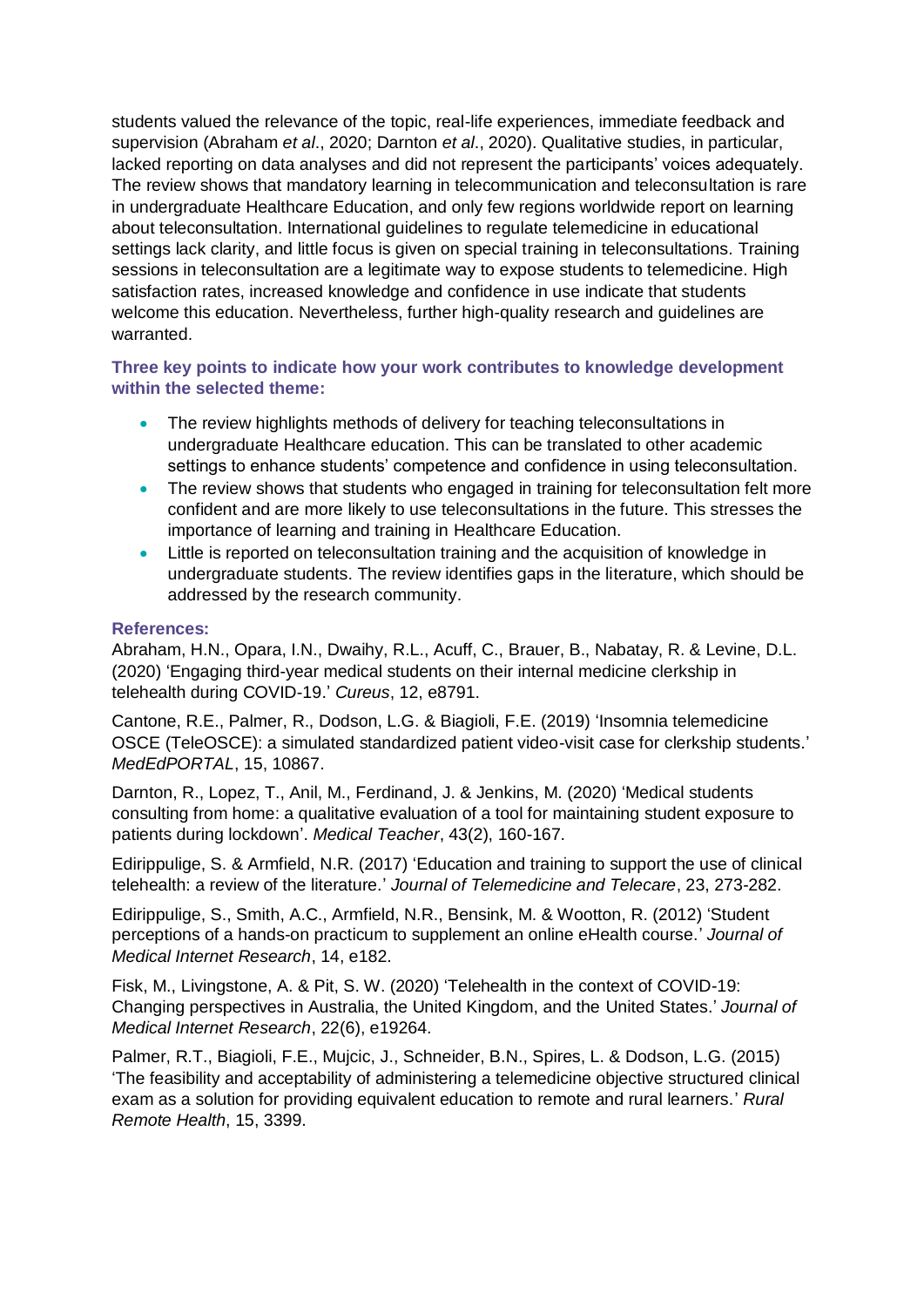Verhoeven, F., Van Gemert-Pijnen, L., Dijkstra, K., Nijland, N., Seydel, E. & Steehouder, M. 2007. 'The contribution of teleconsultation and videoconferencing to diabetes care: a systematic literature review.' *Journal of Medical Internet Research*, 9, e37.

World Health Organization (2019) *WHO guideline: recommendations on digital interventions for health system strengthening*. Geneva: WHO.

**Keywords:** Teleconsultation, Undergraduate Healthcare Education, Training, Curriculum, Modes of Delivery.

**8Civ, 3 September 2021, 14:10 - 15:45 Poster+ Gulf students crossing the borders to study medicine abroad: A look at the influencing factors, challenges, perceptions** Hatem Al-Saadi, Ministry of Health, Oman

**Promotional abstract:** Higher education is no longer provided solely in the confines of national borders. A quantitative study was conducted to explore Gulf Medical students' influencing factors and challenges in attending university. 94 responses were analysed from students whose average age was 20.89 years (f=68.09%). The findings of the study were:

- a. the main motivator was to broaden personal-experience.
- b. Word of mouth from students studying abroad was also a strong influencer (34.05%).
- c. A major obstacle is insufficient financial means to cover living expenses (51.06%).
- d. Twenty students have regretted studying medicine abroad.

Influencing factors have not been widely studied for Gulf students. Major influence is word of mouth communication, seen as objective and not commercially oriented.

**Main focus/theme of, or issues addressed by, the poster:** To explore Gulf Medical students' influencing factors, challenges and perceptions on studying abroad. The study also extends to evaluate interest in postgraduate training speciality and sub-speciality.

**Research approaches and underlying evaluation:** A quantitative prospective pilot study was conducted using an electronic survey. This was distributed to Gulf students abroad through countries' student societies. The survey was emailed to random students by their society. The study sample was limited to students in European and Middle Eastern Universities. Data were then analysed using SPSSv22. The study is conducted and analysed in conjunction with the Gulf Research Collaboration Group.

**Implications for healthcare education:** The study would be the first to study influencing factors, perceptions and challenges for Gulf medical students abroad. Students' satisfaction could be used as a guide to plan further scholarship to the same current institution or look for alternatives. It would allow developing a registry of these student and hence help future specialty planning and resolve current issue of limited posts for internships.

### **References:**

Bakalis, S. & Joiner, T (2004) 'Participation in tertiary study abroad programs.' *International Journal of Educational Management*, 18(4), 286-291.

**Keywords:** Gulf Students, Studying Medicine, Abroad, Challenges, Perceptions.